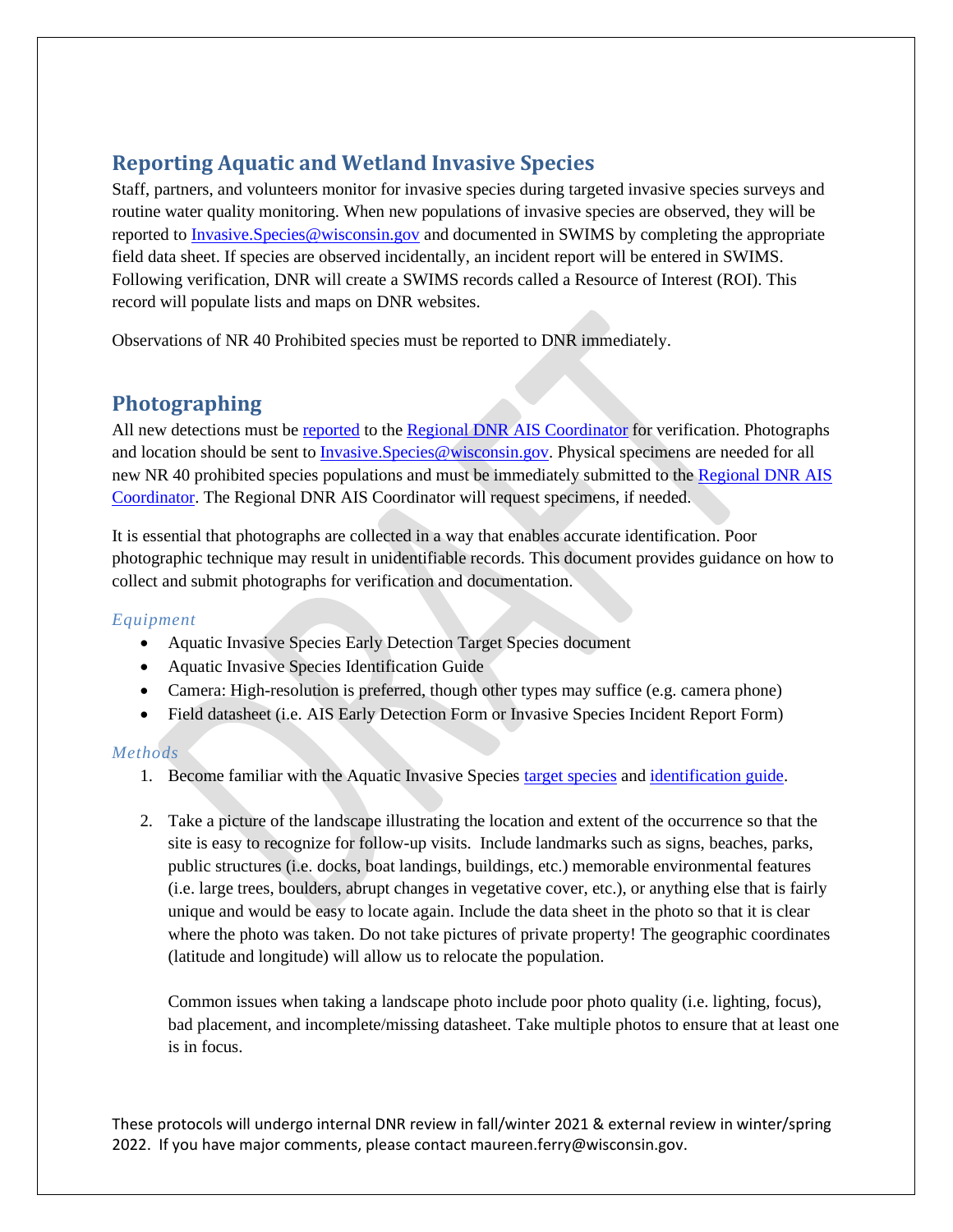

*Figure 1 Landscape photo of yellow iris population near a beach. Good photo, but datasheet is missing.*



*Figure 2 Landscape photo of monitoring site with incomplete datasheet. No invasive population in photo.*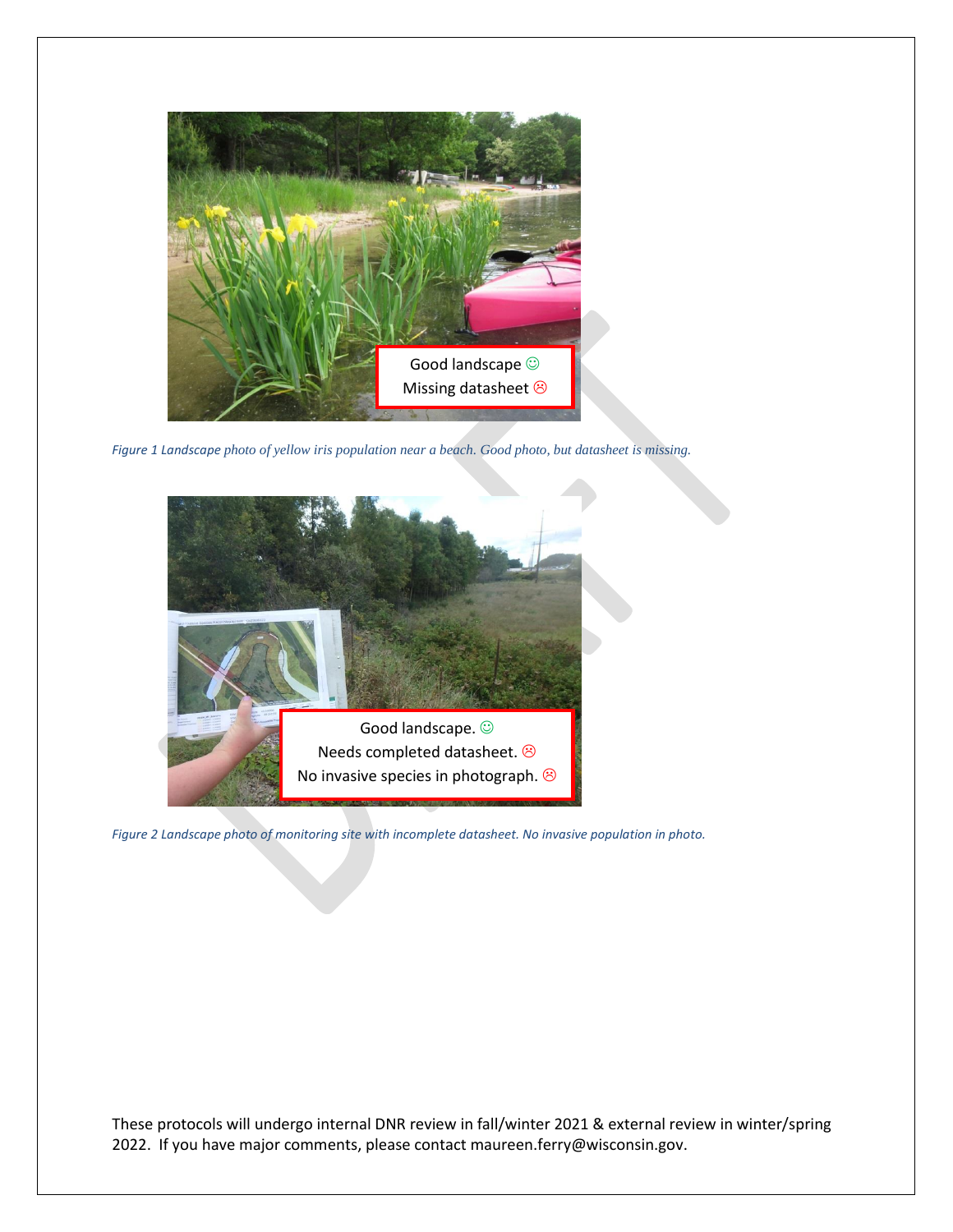

*Figure 3 Two landscape photos of monitoring site – one photo with plant in focus and one photo with complete datasheet in focus.*

3. Take several close-up pictures of the specimen to show the various identifying characteristics. Use the Aquatic Invasive Species Identification guide for reference of which characteristics to capture in photos (see yellow highlights in the Aquatic Invasive Species Identification guide). Include the field datasheet in each picture to show the location (i.e. site name, lat long, date, etc.) – it is okay if only a part of the field datasheet is included. Keep the datasheet and subject at a similar distance from the camera to ensure that both are in focus. Take multiple photos to ensure that at least one is in focus. If there are multiple populations of a species in one lake, stream or wetland station, only one representative photo is needed.

Common issues include poor photo quality (i.e. lighting, focus), bad placement, and incomplete datasheet.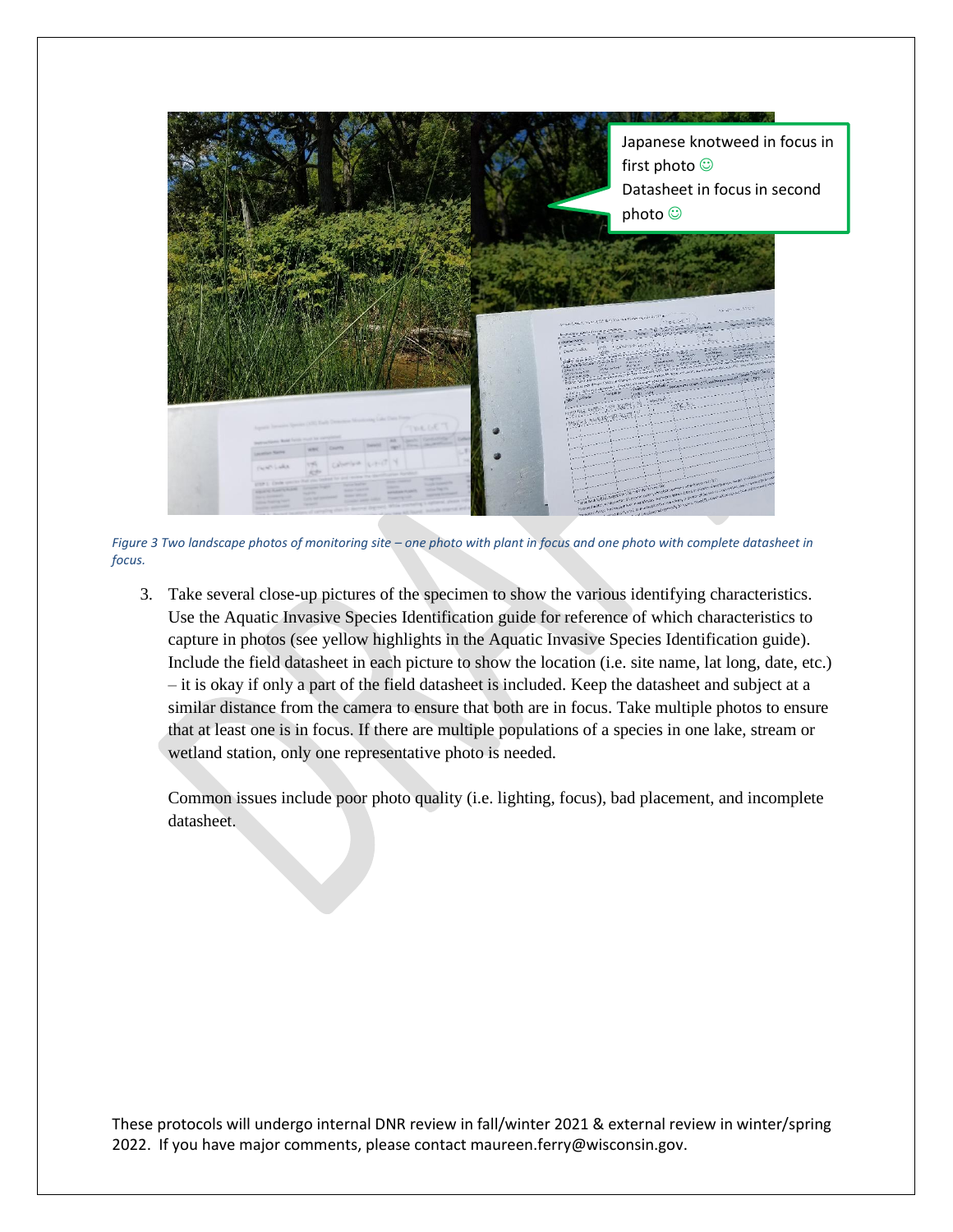

*Figure 4 Purple loosestrife plant that does not clearly show identifying characteristics and the datasheet is incomplete and out of focus. Photographer should have been closer to the plant to better show characteristics and help keep both plant and datasheet in.*

|                                                                                                                                                              |                                 |          |                                                  |                   | ** Local Coordinators indicate if you can verify the sample and fill mixt |                                  |                                       |
|--------------------------------------------------------------------------------------------------------------------------------------------------------------|---------------------------------|----------|--------------------------------------------------|-------------------|---------------------------------------------------------------------------|----------------------------------|---------------------------------------|
| <b>AIS Bridge Snapshot Day Datasheet</b>                                                                                                                     |                                 |          |                                                  |                   |                                                                           |                                  | Sept                                  |
| site: Buttenut Creek @ CTH N<br>Coordinates:                                                                                                                 |                                 |          |                                                  |                   | <b>Names of Volunteers:</b>                                               |                                  |                                       |
| Protocols (circle one):<br><b>Dry Bridge/Culvert</b>                                                                                                         | Dry Shoreline                   |          | Did you use a handscoop? Yes N                   |                   |                                                                           | Jacobson<br>J. WARD              |                                       |
| Wet Bridge/Culvert<br><b>Start Time:</b>                                                                                                                     | <b>Wet Shoreline</b>            |          | Did you use a rake? Yes (No)<br><b>End Time:</b> |                   |                                                                           | te Coordinator/Initial Verifier: |                                       |
| 11.00Am                                                                                                                                                      |                                 |          |                                                  |                   |                                                                           |                                  |                                       |
| List each aquatic invasive species observed, estimate the area and density of population<br>Indicate whether you a collected a sample and/or took a picture. |                                 |          |                                                  |                   |                                                                           | licate in the check box if no    | Plant and data sheet in focus $\odot$ |
| <b>Species</b>                                                                                                                                               | <b>Estimated</b><br>area $(m2)$ | Density* | Sample<br>Collected?                             | Picture<br>taken? | <b>Commen</b>                                                             |                                  | Data sheet mostly complete $\odot$    |
|                                                                                                                                                              |                                 |          | N                                                | N                 | nat                                                                       | $U -$                            | No coordinates and no end             |
|                                                                                                                                                              |                                 |          | $\Lambda$<br>v                                   |                   | me location                                                               |                                  | time $\odot$                          |
|                                                                                                                                                              |                                 |          |                                                  |                   | in centre of strong                                                       |                                  |                                       |
|                                                                                                                                                              |                                 |          |                                                  |                   |                                                                           |                                  |                                       |

*Figure 5 Curly leaf pondweed is in focus and data sheet is mostly complete, but missing coordinates.*